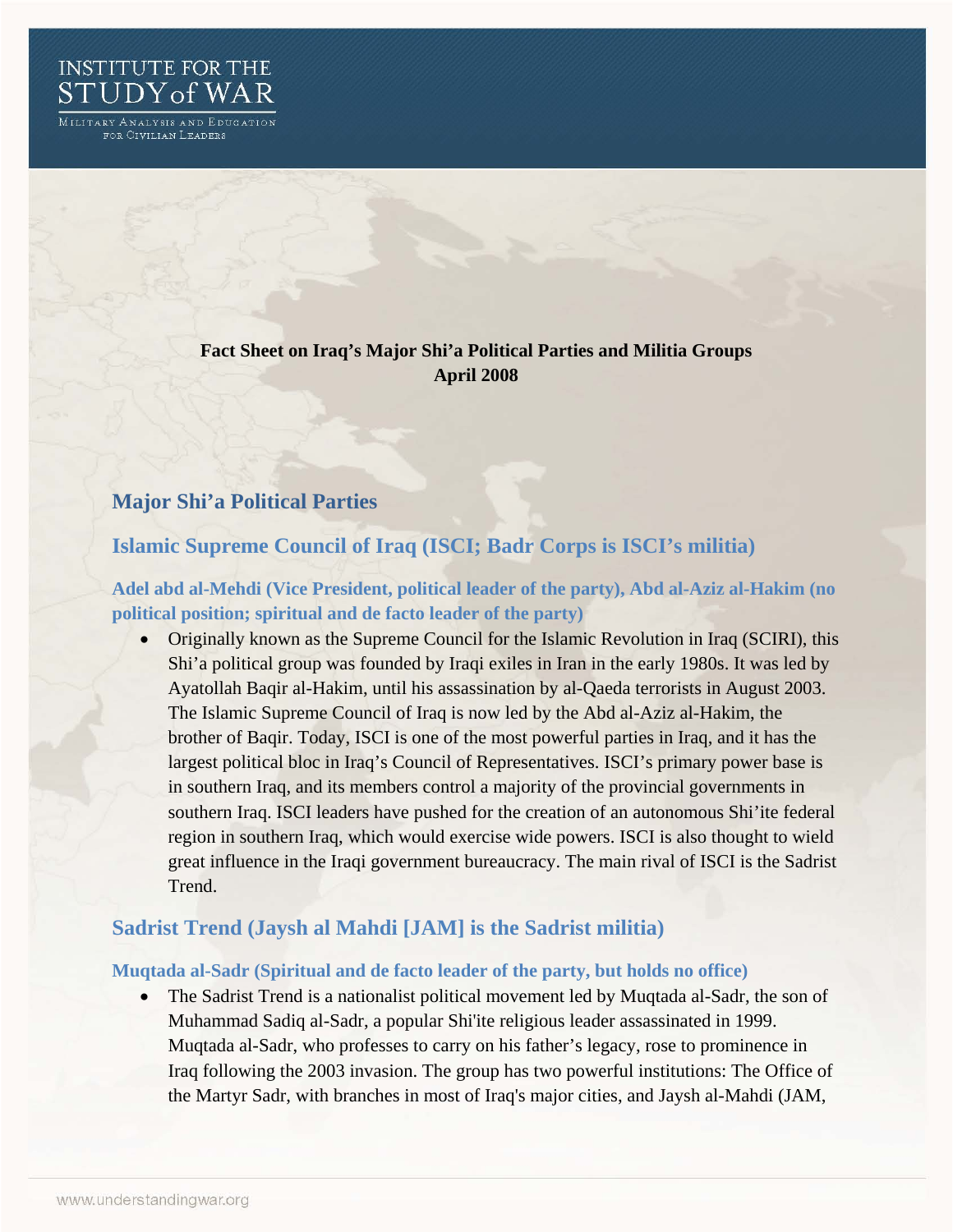"the Mahdi Army"), a large but unruly militia. While ISCI draws more support from the upper and middle classes in Iraq, the Sadrist party is especially popular among poor Iraqi Shiites. The Sadrist party has vehemently opposed the presence of U.S. forces in Iraq. The Sadrists have also opposed the creation of a federal Iraq and instead advocate a strong central government. The organization of the Sadrist Trend is poorly understood, but seems to be very loose. Internal disputes are often solved through acrimonious public recriminations and the use of violence.

### **Dawa Party (No militia)**

#### **Nuri Kamal al-Maliki (Prime Minister); Ibrahim al-Jafari leads a portion of the party**

• The Dawa Party is another Shi'a political faction in Iraq. The leading Shi'ite opposition party of the 1970s and 1980s, Dawa was fiercely persecuted by Saddam's Ba'ath regime. Nonetheless, the movement was able to remain active both inside and outside Iraq into the 1990s. However, the movement became fractured during its years in exile, and there are now several different factions which use the Dawa name. Prime Minister Nuri al-Maliki is a Dawa party member, as was his predecessor Ibrahim al-Jafari. The Dawa Party does not have its own militia, nor does it have the larger power bases of ISCI or the Sadrists. Therefore, since coming to power in May 2006, Prime Minister Maliki has relied heavily on these two factions for support. In 2006, Maliki was closely allied with the Sadrists; since 2007, however, Maliki has been more closely linked with ISCI.

### **Fadhila Party (Militia is also called Fadhila)**

### **Muhammad al-Yaqubi (Spiritual leader of the party); Muhammed al-Waeli (Governor of Basra)**

• Also known as the Islamic Virtue Party, the Fadila party's primary base is in Basra and the neighboring provinces. The spiritual leader of Fadila is Muhammad al-Yaqubi, who was a student of Muqtada al-Sadr's father. Yaqubi rejected Muqtada's authority and created his own political party. The governor of Basra, Muhammed al-Waeli, is a Fadila party member. Although he has many political opponents inside the provincial government and on the Provincial Council, Waeli has tight control over the Oil Facilities Protection Force, a group of several hundred armed men tasked with protecting Basra's highly productive oil wells and pipelines.

### **Major Shi'a Militias**

#### **Badr Corps (ISCI is Badr's political party)**

• The Badr Corps is the militia wing of the Islamic Supreme Council of Iraq. During the 1980s and 1990s, the Badr Corps had tens of thousands of trained men under arms in Iran. But after coming under severe pressure to disband its militia in 2003, SCIRI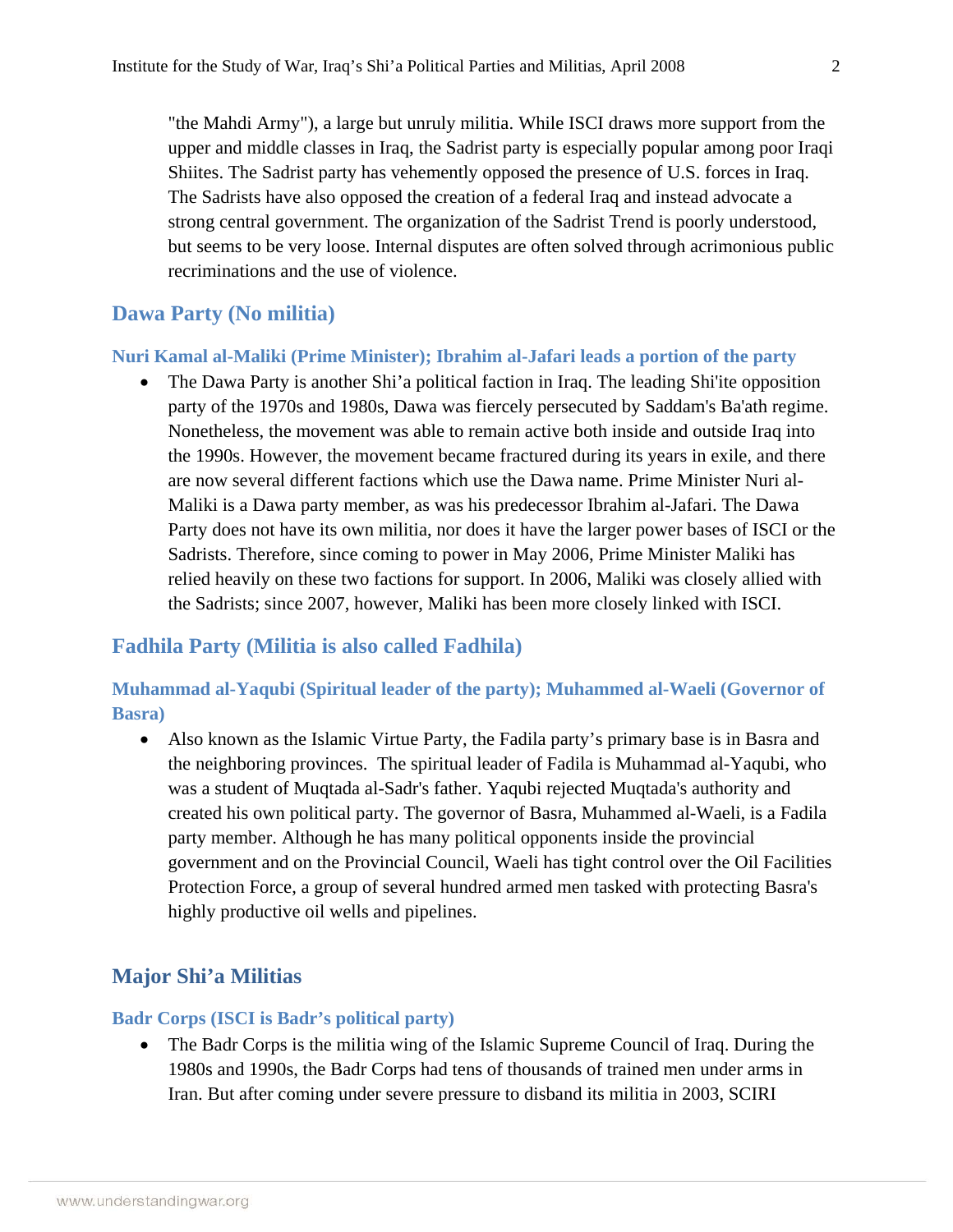announced that the Badr Corps would be turned into a civilian entity. After the fall of Saddam Hussein's regime, many Badr members went on to hold prominent positions in the Iraqi government. When the Iraqi Security Forces were established in 2004, much of the Badr Corps was incorporated into the official security establishment. For this reason, many Sadrist supporters inaccurately accuse the Iraqi Security Forces of supporting Badr. While some Badr loyalists remain within the Iraqi Security Forces, the group has often been accused of maintaining a secret paramilitary apparatus. Hadi al-Ameri is the current head of the Badr organization.

#### **Jaysh al-Mahdi (Sadrist Trend is JAM's political party)**

• The Jaysh al-Mahdi (JAM) is the militia wing of the Sadrist Trend, the Shi'a political faction that is led by Muqtada al-Sadr. JAM first became prominent in April 2004 when it fought against US forces in East Baghdad and in Najaf. From 2006 to mid-2007, JAM militias engaged in a territorial struggle with al-Qaeda in Iraq and other Sunni groups for control of the Baghdad. During this time, JAM expanded its territorial control of Baghdad, moving into mixed or predominantly Shi'a neighborhoods and forcefully displacing or killing the local Sunni population. JAM was able to gain initial control in many of these neighborhoods of Baghdad by offering the Shi'a population protection and social services. At the height of JAM's expansion, in late 2006 and early 2007, militiamen were increasingly reliant upon corruption, intimidation and extortion of the Shi'a population to enhance their power and wealth. It was also evident at this time that Sadr's control over his militia was diminishing and the movement was beginning to splinter.

In 2007, Muqtada al-Sadr twice instructed his militia to stand down, first at the beginning of the Baghdad Security Plan began in February 2007, and later in August 2007 when he declared a six-month ceasefire in the wake of the Karbala violence. Many JAM loyalists heeded Sadr's calls; however, JAM splinter groups, criminal elements, and Special Groups have continued their violent activities.

#### **JAM Splinter Groups (Sadrist Trend is JAM's political party)**

• JAM splinter groups are those groups that have broken off from the mainstream JAM, particularly in the wake of Muqtada al-Sadr's August 2007 ceasefire. They are not responsive to the directives of Muqtada al-Sadr and they have continued to carry out attacks against Coalition and Iraqi forces, extra-judicial killings and kidnappings of Iraqi civilians, and other criminal activities. Some of these JAM splinter groups receive support from Iran and are known as Special Groups.

#### **Special Groups (No Iraqi political party)**

• Special Groups are Shi'a militia groups that receive funding, training, and weapons from the Islamic Revolutionary Guards Corps-Qods Force (IRGC-QF). Iranian-backed